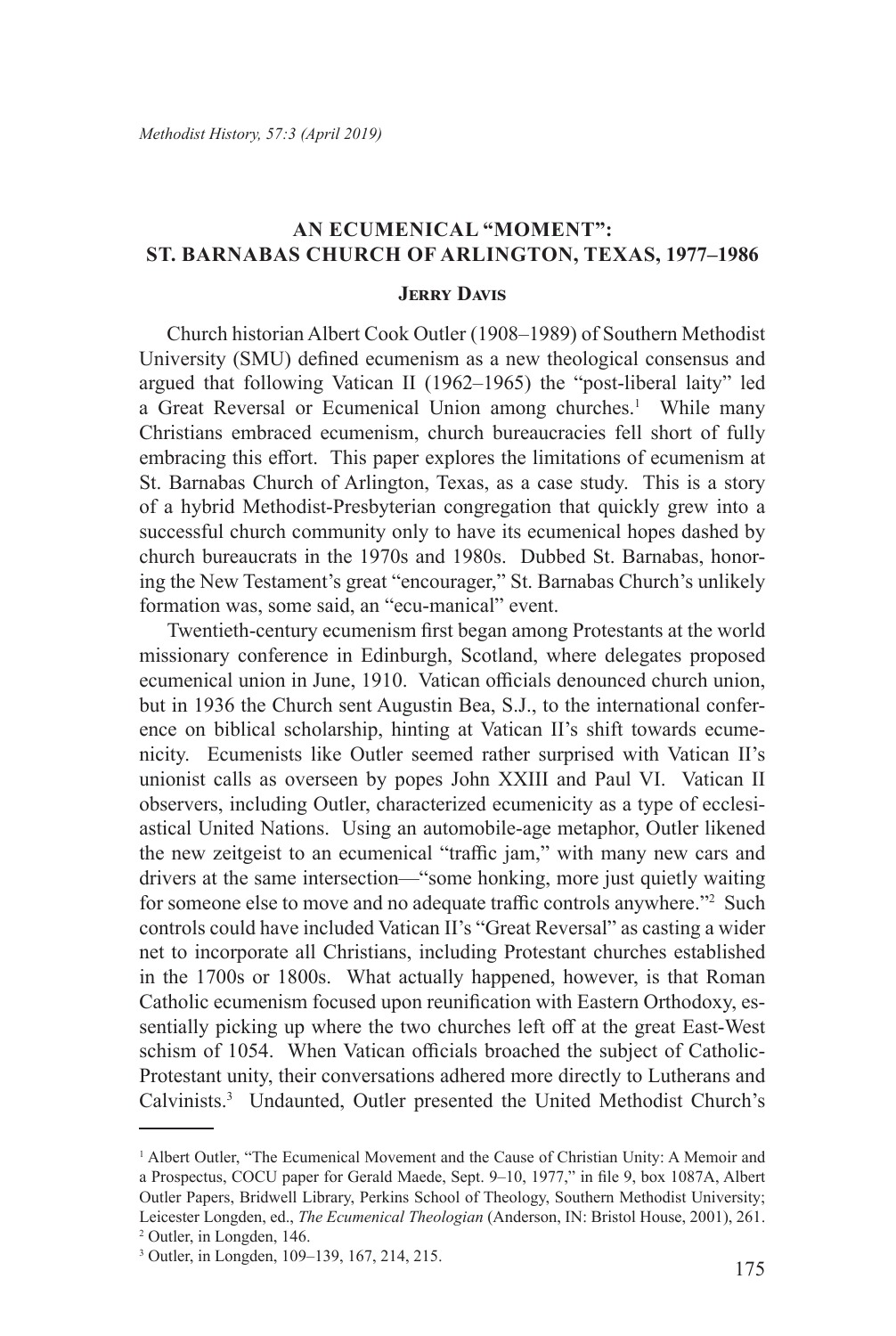official ecumenical outreach to the Vatican on October 3, 1970.<sup>4</sup>

The ecumenical ethos signaled by Vatican II had a much wider impact upon the Christian faith worldwide than the Roman Catholics' preferred conversation partners. The language of ecumenicity became commonplace among American Protestants. Church leaders across the United States, including those in the Texas Sunbelt suburbs of Dallas-Arlington-Fort Worth, were no exception. In response, suburban Methodists and Presbyterians in Arlington, Texas, formed St. Barnabas Church—the first multi-denominational Protestant Christian church in Texas.<sup>5</sup>

## **Postwar Origins**

In the years following World War II, Christians in the United States faced great challenges both at home and abroad that challenged and renewed their faith. Global conflict spawned a Cold War between the capitalist western world and the communist east. In response to communism's doctrinaire atheism, Christian churches in the United States experienced a rise in membership during what some historians have labeled the "fourth Great Awakening."6

In October, 1947, the World Council of Churches began publishing *The Ecumenical Review* to provide "a worldwide fellowship of churches seeking unity, a common witness and Christian service."7 This broader ecumenical approach to Christian unity inspired the American theologian Reinhold Neibuhr to finally publish his "Serenity Prayer" (1951), which he had been using in sermons since 1932.<sup>8</sup> Ecumenism percolated in the Lone Star state after World War II. In 1953, the Texas Council of Churches

<sup>4</sup> Albert Outler, "An Olive Branch to the Romans, 1970's Style," in Kenneth Rowe, ed., "Discovery," *Methodist History* (January, 1975): 52–56.

<sup>5</sup> *Dallas Morning News* journalist Bill Kenyon claimed in the *Dallas Morning News* ("Denominations Join to Form a New Church," Oct. 8, 1977) that St. Barnabas was the third ecumenical church in the United States. He may have alluded to two previous ecumenical churches: the United Churches of Christ (1957) and Churches Uniting in Christ (1962), composed of the Episcopal Church and the Presbyterian Church, USA (United Church of Christ, "About Us: The Church of Firsts," http://www.ucc.org/about-us/, accessed Jul. 11, 2017; The Episcopal Church, "Ecumenical Relations," http://archive.episcopalchurch.org/eir/110055\_42093\_ENG\_HTM. htm, accessed Jul. 11, 2017).

<sup>6</sup> Robert William Fogel, *The Fourth Great Awakening and the Future of Egalitarianism* (Chicago, IL: U Chicago P, 2000), argues that the "fourth" religious revival in American history began in the 1960s, but the ecumenical movement suggests an earlier start ("A Brief History of the United Methodist Church," in *The Book of Discipline of the United Methodist Church, 2016* [Nashville: United Methodist Publishing, 2016], 23).

<sup>7</sup> *The Ecumenical Review*, published quarterly by the World Council of Churches since 1947, was the former publication of the American Committee of the World Council of Churches (World Council of Churches, "What is the World Council of Churches?" https://www.oikoumene.org/en/about-us, accessed June 22, 2017). For more on how World War II created a catalyst for the American ecumenical movement to influence churches in Germany, see Karl Heinz Voigt, "The Influence of the U.S. Federal Council of Churches on the Ecumenical Organizations in Germany" *Methodist History* 51:1/2 (2012–2013): 61–72. 8

Fred R. Shapiro, "Who Wrote the Serenity Prayer?", *The Chronicle of Higher Education* (Apr. 28, 2014), https://www-chronicle-com.ezp.tccd.edu/article/Who-Wrote-the-Serenity-Prayer-/146159, accessed Sept. 15, 2018.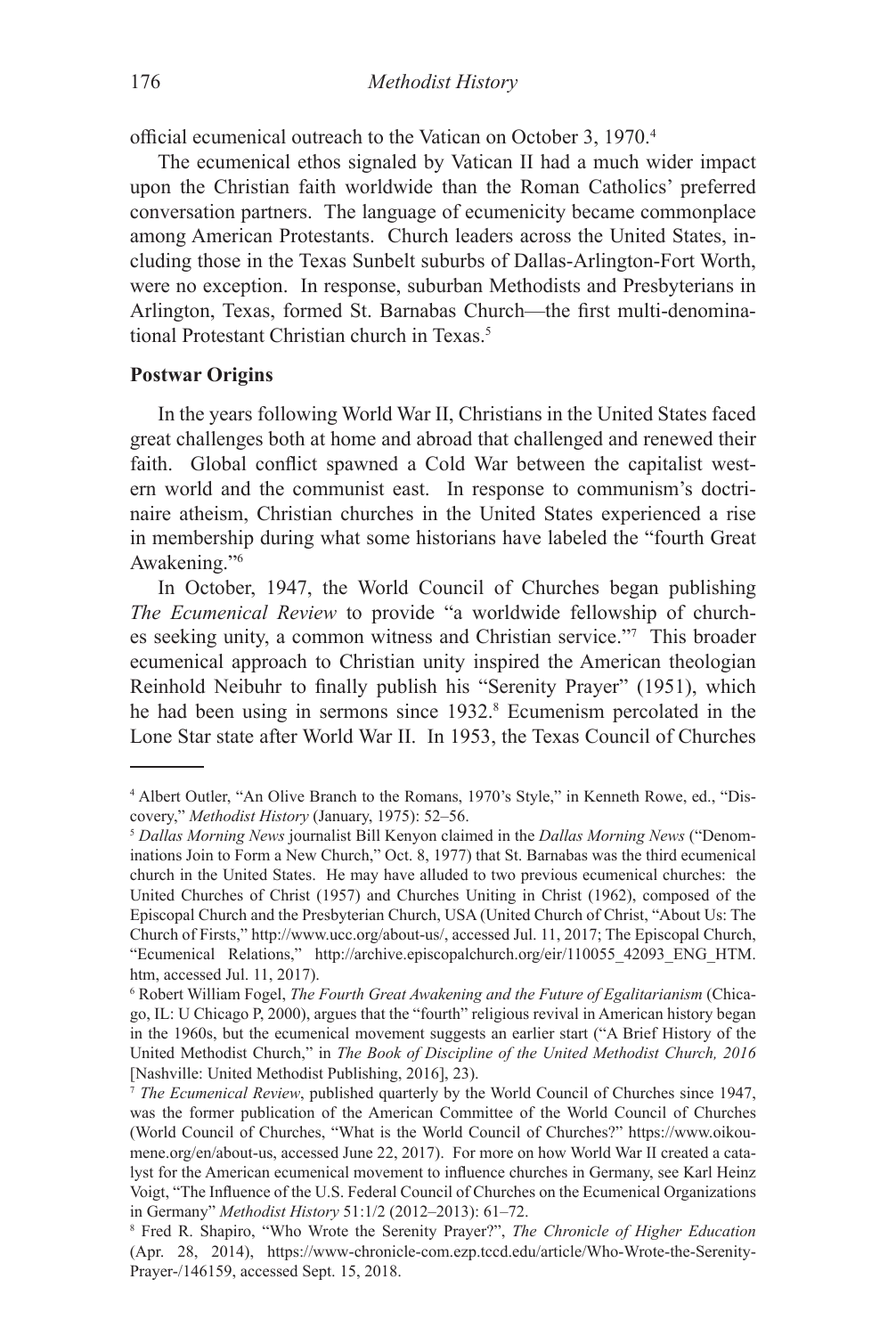formed in part because many Texas Methodists had supported the National Council of Churches (NCC). NCC's denominations of Anglican, Orthodox, Evangelical, historic African-American, and Living Peace churches represented 100,000 congregations or about 45 million people.<sup>9</sup> The Methodist Bishop of the Texas General Conference, William C. Martin, also served as NCC president from 1952 to 1954.<sup>10</sup>

Although some Texas Methodists had strong ecumenical connections, the movement faced persistent obstacles. Mainline denominational identities remained while Jim Crow laws foiled pan-racial collaboration.<sup>11</sup> While the Perkins School of Theology at SMU desegregated as early as 1950, in the nearby suburb of Arlington, public high school integration did not begin until 1965, with Arlington High School's class of 1967 becoming the first to graduate African-American students.<sup>12</sup> Integration of institutions like churches and schools occurred haltingly, if at all. In a televised *Meet the Press* interview on April 17, 1960, Dr. Martin Luther King, Jr., famously observed that 11 o'clock on Sunday morning remains the most segregated hour in America, explaining that "I think that the Christian church should be integrated and that any church that stands against integration, and has a segregated body, is standing against the spirit and teachings of Jesus Christ, and [therefore] it fails to be a true witness." Dr. King added: "I might say that my church is not a segregating church—it is segregated—but not segregating. It would welcome white people."<sup>13</sup> Many divinity students of King's era, the 1950s and 1960s, paved the way for desegregation. A generation of Perkins students found inspiration from the example of ecumenicity advocated by the NCC and from Professor Outler himself.<sup>14</sup>

While Outler and others made foundational contributions, a local secular supporter of ecumenism was the young popular mayor of Arlington, Texas, Tommy Joe Vandergriff (1926-2010), whose political tenure stoked the fire of ecumenism from 1951 to 1977. Vandergriff's influence among churches dovetailed from his ability to attract businesses and international attention for Arlington, which one city booster nicknamed "nobody's suburb." Vandergriff's audacious achievements catapulted Arlington from a farming community of less than 8,000 residents to an industrial-urban nexus of over

<sup>9</sup> "About the National Council of Churches," http://nationalcouncilofchurches.us/about-us, accessed June 22, 2017.

<sup>10</sup> W. Vernon, R. Sledge, R. Monk, and N. Spellmann, *The Methodist Excitement in Texas* (Dallas: Texas UM Historical Society, 1984), 318.

<sup>11</sup> Vernon, et al., 342, reinforcing the opinion of *The Texas Methodist*, Aug. 9, 1968.

<sup>&</sup>lt;sup>12</sup> Vernon, et al., 320; Cathy Brown, "No Blackboard Jungles Despite Changing Demographics," *Dallas Morning News* (Oct. 14, 1998), 7A.

<sup>13</sup> Martin Luther King, Jr., interview on *Meet the Press*, Apr. 17, 1960, episode, https://youtu. be/1q881g1L\_d8, pub. on Apr. 29, 2014. Rice University sociologist Michael Emerson defines a segregated church as one that has 80 percent composed on one ethnic/racial group and has found that 92 percent of churches remain segregated.

<sup>&</sup>lt;sup>14</sup> Albert Outler, "An Olive Branch to the Romans, 1970's Style," 52-56; Ted Campbell, "Albert Outler and the Heart of the Christian Tradition," *Methodist History* 48.2 (January, 2010): 116. Consequently, while a student at Perkins, future Central Texas conference Bishop John Russell claimed that "Dr. Outler was my favorite professor" (J. Russell, interview, Jan. 10, 2018).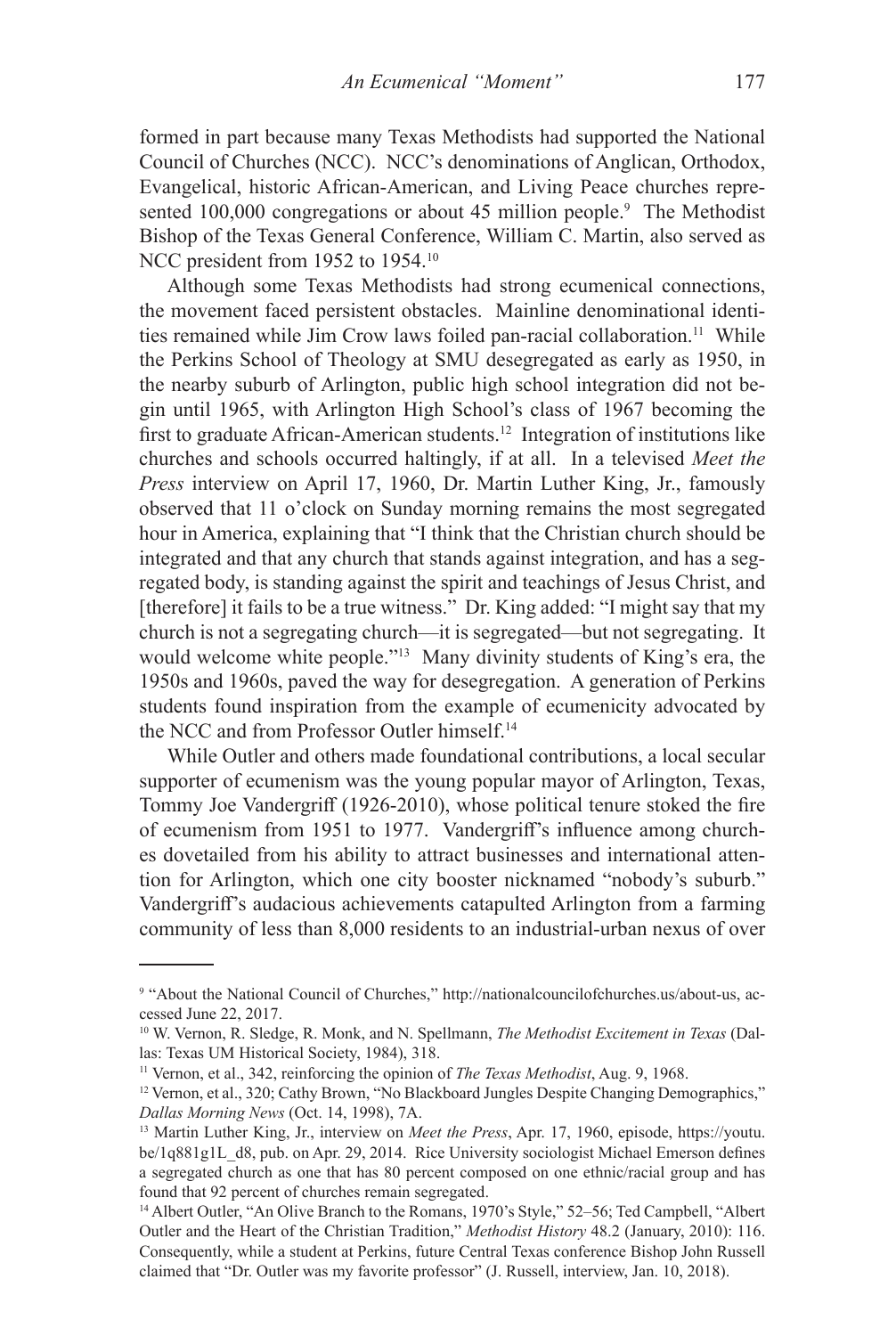350,000 residents by the turn of the twenty-first century. Economic and industrial settlements which came to Arlington included a General Motors plant (1954), Lake Arlington (1956), the Dallas-Fort Worth Turnpike (1957), Six Flags Amusement Park (1961), Tarrant County College (1965), the University of Texas at Arlington (1967), the Texas Rangers Baseball Club (1971), and Dallas-Fort Worth Airport (1974). Vandergriff's international outreach to Germany occurred at one of the austere moments of the Cold War in Europe, represented in the 1951 mutual recognition of Arlington and Bad Königshofen, Bavaria, as a sister cities.15

Mayor Vandergriff's leadership in the development of local government, business expansion, ad international interest affected the city's culture, including the trajectory of First Methodist Church (FMC) in downtown Arlington. In 1954, following an unimaginable third fire and reconstruction effort, FMC continued to see an increase in membership with nearly 2,700 members by 1963, averaging 778 worshippers weekly.16 Not coincidentally, the church built a chapel in 1965 and appropriately dedicated as the Vandergriff Chapel. Church growth mirrored the Dallas-Arlington-Fort Worth population boom, inspiring area Methodists to form a new ministry for church development. Based on an outreach ministry in Houston, Texas, the Houston Methodist Board of Missions, Fort Worth Methodists created the Metro Board of Missions on December 1, 1965. Like its Houston counterpart, the Fort Worth-based Metro Board was both a central-city ministry and an agency for new church development—an unusual pairing of agencies which usually compete for benevolent dollars. With this new venture, a new model for pastoral leadership would be required to negotiate such overlapping ministries and simultaneously transact property development in the midst of tremendous population growth.

In 1967, Rev. Gilbert Lee Ferrell (1924–2018) left a suburban pastorate at Overland Park, Kansas City, to serve as the Metro Board's third president. After By-laws based on the *1964 Discipline* were adopted on November 2, 1967, Rev. Ferrell dug into the work of searching for potential church properties to meet the needs of new residents throughout Tarrant County, especially Arlington—the county's fastest growing suburb at the time.17 Located between Fort Worth and suburban Grand Prairie, Arlington's two areas of booming growth lay north and south of the Texas & Pacific Railroad.18 To gain a foothold into the world of Sunbelt suburban development, Ferrell

<sup>15 &</sup>quot;History of Arlington--Hall of Mayors: Tom J. Vandergriff," http://www.arlington-tx.gov/history/hall-mayors/tom-j-vandergriff/, accessed Jan. 5, 2018.

<sup>16</sup> *A Century of Service: A Pictorial History of the First United Methodist Church, Arlington, Texas* (Arlington, TX: First United Methodist Church, 1978), 29.

<sup>&</sup>lt;sup>17</sup> "Metropolitan Board Executive Committee Meeting," folder 12, box 8.5.4, Central Texas Archives,UMC, 2201 E. Park Row Drive, Arlington, TX.

<sup>&</sup>lt;sup>18</sup> The Cumberland Presbyterian Rev. Andrew Hayter (1818–1900) surveyed a 320-acre half-section of land for the T&P Railroad that he dubbed "Arlington" and helped start many churches across the state in the second half of the nineteenth century (Andrew Hayter State Historical Marker, 2013, digital collection, AHS 00757, Arlington Public Library, Arlington, TX).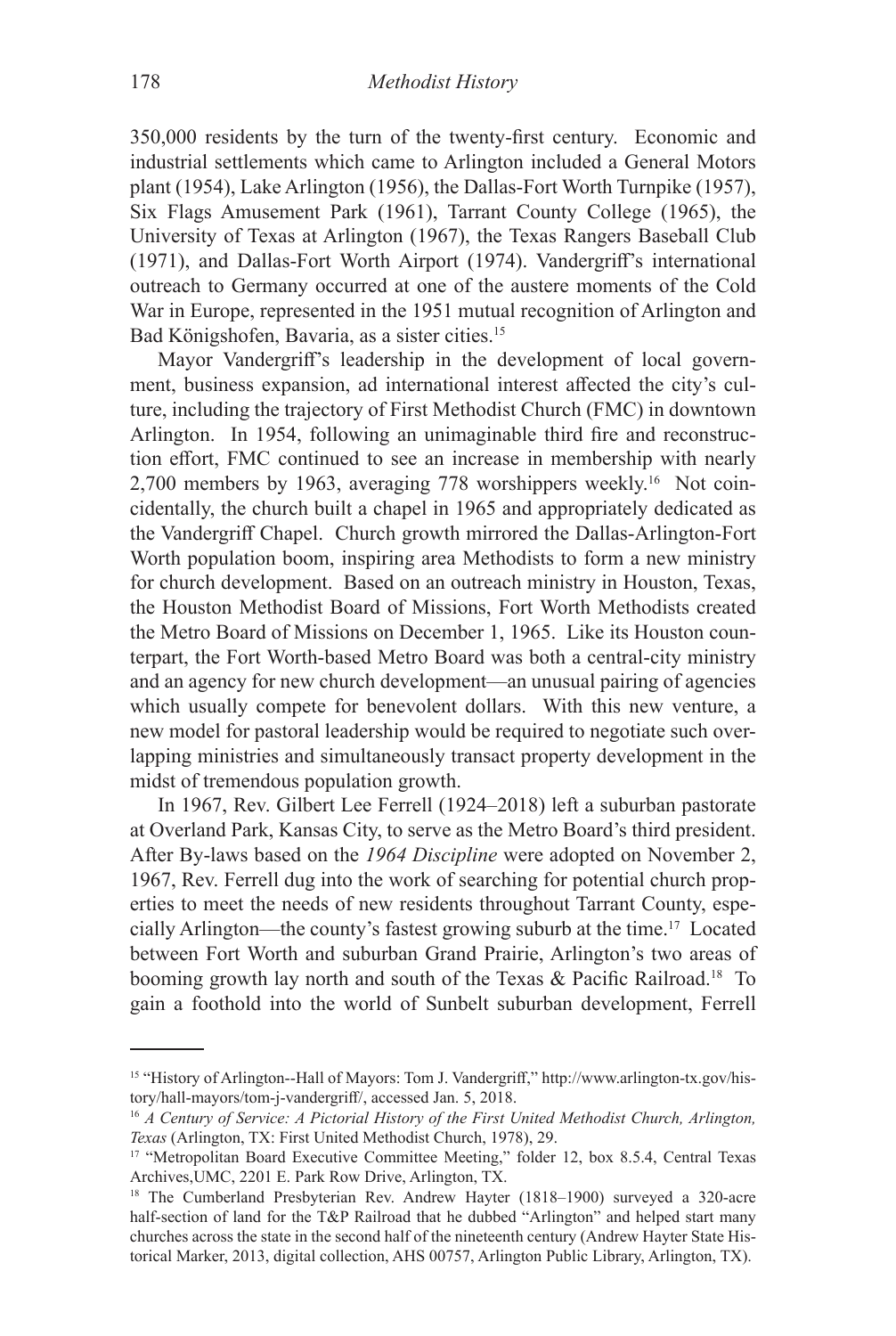maintained regular contact with community researchers, city planners, realtors, and builders. Acting on behalf of the Methodist Church, Rev. Ferrell oversaw purchases and financing for land, buildings, parsonages, new construction, capital improvements, as well as fund-raising for pastor salaries and programs.<sup>19</sup>

With Texas Methodist leaders poised to support ecumenism theologically and financially, the next natural step would be to partner with another ecumenically-minded church. Rev. Ferrell placed a telephone call to Mayor Vandergriff—whom Ferrell called "our secular bishop"—and asked if the mayor would facilitate a meeting for cooperative church development.<sup>20</sup> Vandergriff's role echoed an observation by Outler (and others) that because denominations did not share any hierarchy and the NCC had no authority to provoke ecumenical ecclesiastical development, churches had to turn to a "secular" authority. Ferrell's appeal to Mayor Vandergriff, as a "secular bishop," made sense: Vandergriff was a lifelong Methodist known for his service to the church and his witness of faith. The mayor wrote to local church heads (bishops, presbyters, etc.) and invited them to a lunch meeting on March 6, 1972, to explore "collaboration over competition."<sup>21</sup>

"Everyone favored cooperation," Ferrell recalled, "But how to make it happen was the next challenge."<sup>22</sup> About eight denominations participated in the initial conversation, but after some consideration of denominational differences, the Methodists and Presbyterians found more common ground. The two denominations' leaders had attended the same theological seminaries, both accepted the ordination of women, they were using the same Sunday school curricula, and both accepted the practice of infant baptism. Polity and history divided them: Wesleyanism and Calvinism emerged and developed in different times in different contexts. Both of their histories and theological trajectories informed their ecclesiological structures in ways that might initially appear to have much in common.<sup>23</sup> What they would find in common is what Outler and others prescribed, namely, a focus upon communication, understanding, and emphasizing common ground between sectarian difference.<sup>24</sup>

<sup>19</sup> Gil Ferrell, "Perspectives," *United Methodist Reporter*, *Kairos: Metro Board* special ed*.* (Jan. 30, 1976), in *Central Texas Methodist*, 2; "Metro Board Launches Permanent Fund Drive," *The Texas Methodist* 124.23, Central Texas Conference ed. (Nov. 18, 1977), 1, clipping from St. Barnabas UMC Library; "Congregations Build for Ministries," *Kairos: Newsletter of the Metropolitan Board of Missions* (Nov. 2, 1978), 1, clipping from St. Barnabas UMC Library. <sup>20</sup> Allan Saxe, *Politics of Arlington, Texas* (Austin, TX: Eakin, 2001), 55, 108.

<sup>21</sup> "Happy Birthday, Barnabas!" flier, n.d., from St. Barnabas UMC Library.

<sup>22</sup> Gilbert Lee Ferrell, interview, Jan. 23, 2018.

<sup>23</sup> "A Brief History of the United Methodist Church," in *The Book of Dicipline of the United Methodist Church, 2016* (Nashville, TN: The United Methodist Publishing House, 2016), 11–24; and Linda Waits, "Innovative Test," *Arlington Citizen-Journal* (July 15, 1977), clipping from St. Barnabas UMC Library.

<sup>&</sup>lt;sup>24</sup> Bishop E.J.M. DeSmedt of Bruges, spokesman for the Secretariat for Promoting Christian Unity at Vatican II, laid out nine conditions critical to an ecumenical attitude of Christian love on Nov. 19, 1962 (Longden, 72).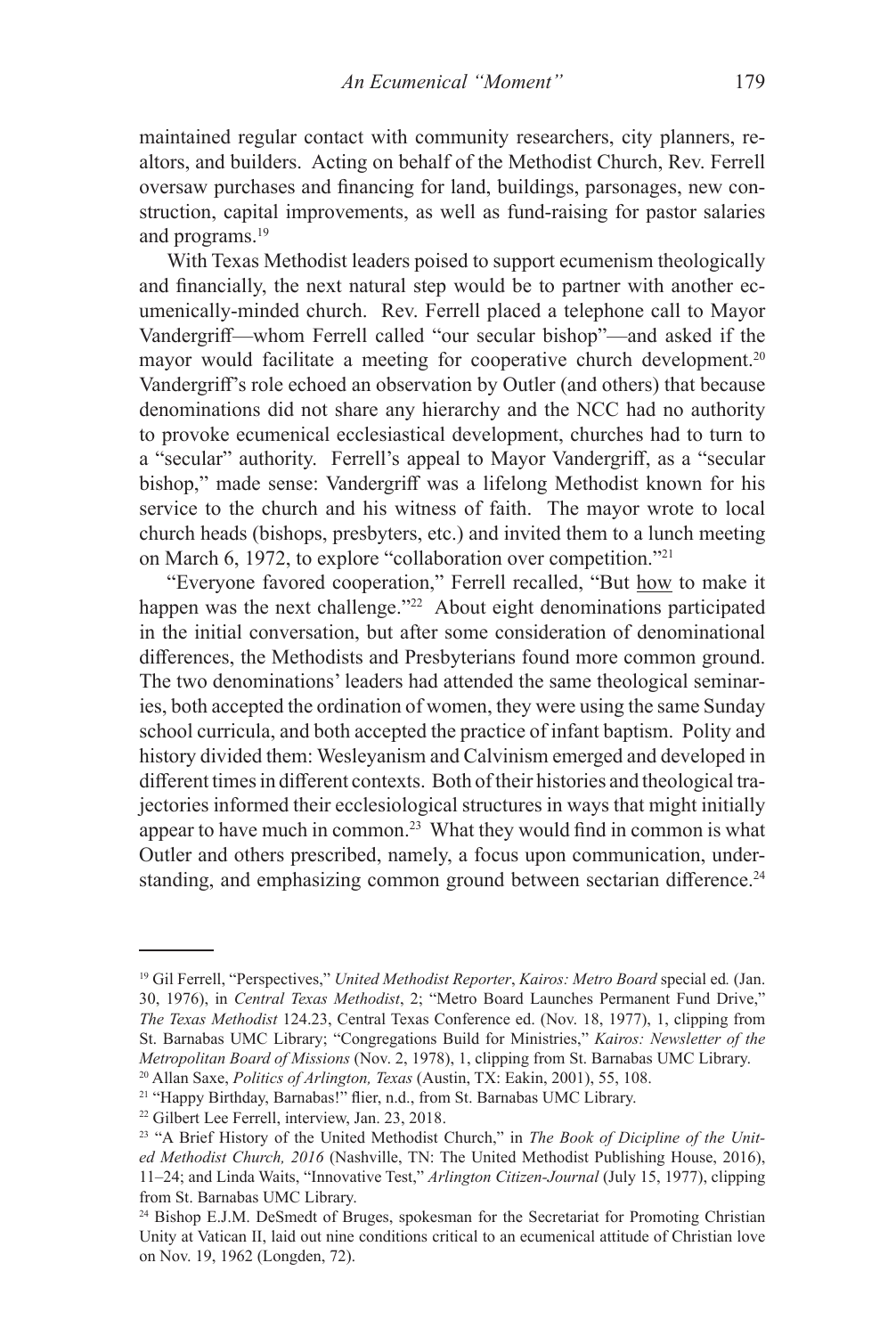## **The Founding of St. Barnabas Church**

Rev. Ferrell, called the "dean of urban church planners," thought of ecumenism as related to central-city ministries. Cities had a multiplicity of denominations—in Texas, commonly Presbyterians, Lutherans, the Christian Church (Disciples of Christ), and Methodists—so, Ferrell concluded, urban church development should occur ecumenically. As such, he forged ahead and guided the Metro Board to invest in future church sites throughout Tarrant County, ambitiously catapulting Methodists ahead of their would-be ecumenical partners. By 1974, before any formal ecumenical agreement between Methodists and Presbyterians, the Metro Board had already purchased the property that would become St. Barnabas Church. This "Sargent property" included a house on eight acres costing \$75,000.25

With property in hand and the spirit of ecumenism alive, Bishop William McFerrin Stowe (1913–1988) of the CTC collaborated with Presbyterian leaders, including: Rev. John Cunningham, General Presbyter of the Presbytery of Trinity; Rev. A.M. Hart, General Presbyter of the Presbytery of the Covenant; and, Rev. Harold Byers, director of congregational development for the United Presbyterian Program Agency.26 Meeting on January 10, 1975, all agreed to support a "reciprocal new church development" covenant. Since the Methodist Metro Board already purchased said property, the group agreed to a 60/40 split of future development costs. While this decision seemed to make sense at the time, it ran aground on the shoals of church bureaucracy later, as St. Barnabas' membership evolved. At this meeting they also decided that a Methodist pastor would lead the first ecumenical church—to be followed, according to some reports, by a subsequent Presbyterian-led ecumenical church.<sup>27</sup> A supervisory committee formed and

<sup>&</sup>lt;sup>25</sup> The property took its name from its then owners, Charles Ivan Sargent and his wife, Florence (Frankie) Campbell Sargent. Charles was a friend of Ferrell's from Polytechnic Methodist Church in east Fort Worth; Florence was a CTC board member. Like so many other families in the Texas Sunbelt, they were seeking to transition their property from a farm into a suburb (Gil Ferrell, "Perspective," *Kairos: Metro Board*, special ed. [Jan. 30, 1976], in *Central Texas Methodist*, 2; "St. Barnabas Church makes history as a joint venture," *The Central Texas Methodist* [Aug. 19, 1977], 1; and "Rev. Weldon Haynes, Pastor, St. Barnabas Church," *Arlington Church Directory*, n.d., clippings from St. Barnabas UMC Library). Details of sale found at "Bill of Sale," dated Jun. 10, 1974, in folder 4, box 8.5.4, Central Texas Archives, UMC, 2201 E. Park Row Drive, Arlington, TX; Board of Directors' Meeting, July 9, 1974, excerpt, *Memories: St. Barnabas Church*, scrapbook from St. Barnabas UMC Library.

<sup>26</sup> *United Methodist Church Central Texas Conference Annual Journal*, 128 (hereafter cited *1974 Journal*); *1975 Journal*, 118; *1976 Journal*, 113; *1978 Journal*, 121; *1979 Journal*, 131; *1980 Journal*, 132; *1981 Journal*, 135–136; and "South Arlington to get a second new congregation," *Kairos: Newsletter of the Metropolitan Board of Missions*, 2.4 (May 24, 1977). Bishop Stowe spent a good bit of time at groundbreaking events in the booming Sunbelt suburbs of DFW ("Hurst breaks ground," *Texas Methodist* [Jun. 11, 1976] 1). Hurst UMC grew from 1,800 to 2,200 in just three years.

<sup>&</sup>lt;sup>27</sup> "St. Barnabas Church makes history as a joint venture," 1; "Rev. Weldon Haynes, Pastor, St. Barnabas Church"; and "St. Barnabas is constituted," *The Texas Methodist: Central Texas Conference Edition*, 124.22 (Nov. 11, 1977), 1.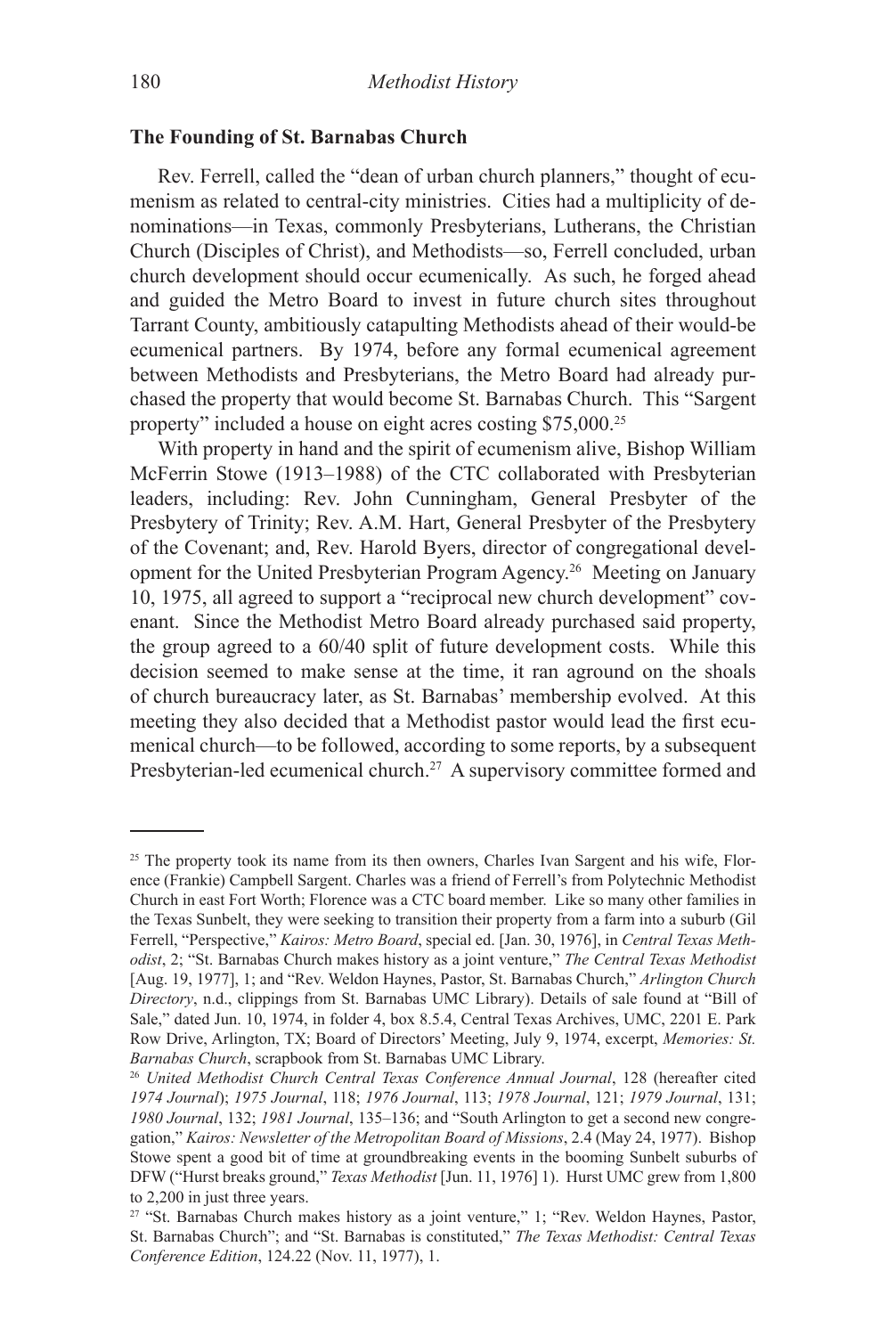declared June, 1977 as the starting date of the new church.<sup>28</sup> For a church name, Rev. Ferrell chose his favorite character in the New Testament: Barnabas, or "son of encouragement," citing Acts 4:36.<sup>29</sup>

Choosing a leader for this ecumenical venture carried a great deal of weight, given the high hopes and pioneering nature of the church plant. A leader would be needed who would be able to respect denominational differences while simultaneously syncretizing practices. This pastor would need to be youthful, experimental, dynamic, and an engaging master of both Presbyterian and Methodist liturgies. Bishop Stowe had just the right person in mind.

A Methodist of Santa Anna, Texas, Rev. K. Weldon Haynes graduated from Santa Anna High School in 1961, where he met his future wife, Arlene Welch. Haynes went on to receive a bachelor's degree from McMurry College in Abilene, Texas, and a master's degree from Perkins. When first approached about the idea of organizing a new church in southwest Arlington, Haynes balked, which was perfectly understandable given the situation and where he was coming from. Haynes had served as an associate pastor at the thriving First United Methodist Church of Richardson, Texas.<sup>30</sup> Not only was St. Barnabas to be a new church that needed to be organized, but it was to be an experimental Methodist-Presbyterian coalition.<sup>31</sup> What career church pastor would take such a risk? Reflecting on his decision a few years later, Rev. Haynes said the Holy Spirit guided him to accept Bishop Stowe's offer of an "empty" church.

With their daughter Elizabeth the Haynes family moved into the parsonage at 6322 Orchard Hill Drive in Arlington, which had been purchased by the Metro Board on May 17, 1977, for \$43,200.<sup>32</sup> The 3-bedroom, 2-bath home of 1,658 square feet, located minutes from the "Sargent property" on Old Pleasant Ridge Road, would be their home for the next seven years.<sup>33</sup> A fabulous pianist, Arlene became as integral to the new church as her husband, assisting every step of the way, connecting with other families, and providing all worship music. Daughter Elizabeth attended nearby Little Elementary, which became the seedbed for many St. Barnabas families. Armed with a list of names of families provided by the CTC's ecumenical supervisory committee, Rev. Haynes mailed information about the new

<sup>28 &</sup>quot;Happy Birthday, Barnabas!" flier, n.d.; "South Arlington to get a second new congregation"; and *Monday Morning: A Magazine for Presbyterian Ministers* 42.17 (Oct. 3, 1977): 20, from St. Barnabas UMC Library.

<sup>&</sup>lt;sup>29</sup> Gilbert Lee Ferrell, interview, Jan. 23, 2018.

<sup>&</sup>lt;sup>30</sup> First Church, Richardson, continues to thrive, reporting 6,000 members who worship at the fourth location of the church since its founding in 1886 (First UMC of Richardson, "About Us— Our History," http://www.fumcr.com/history\_timeline-2016, accessed July 11, 2017).

<sup>31</sup> St. Barnabas booklet, church library, n.d.; *1977 Journal*, 86; "St. Barnabas Church makes history as a joint venture," 1; "Rev. Weldon Haynes, Pastor, St. Barnabas Church."

<sup>&</sup>lt;sup>32</sup> "Metro Minutes extract," dated June 1977, in folder 4, box 8.5.4, Central Texas Archives, United Methodist Church, 2201 E. Park Row Drive, Arlington, TX.

<sup>33</sup> St. Barnabas booklet, church library, n.d.; Tarrant Appraisal District, www.tad.org, accessed June 5, 2017; *1977 Journal*, 86.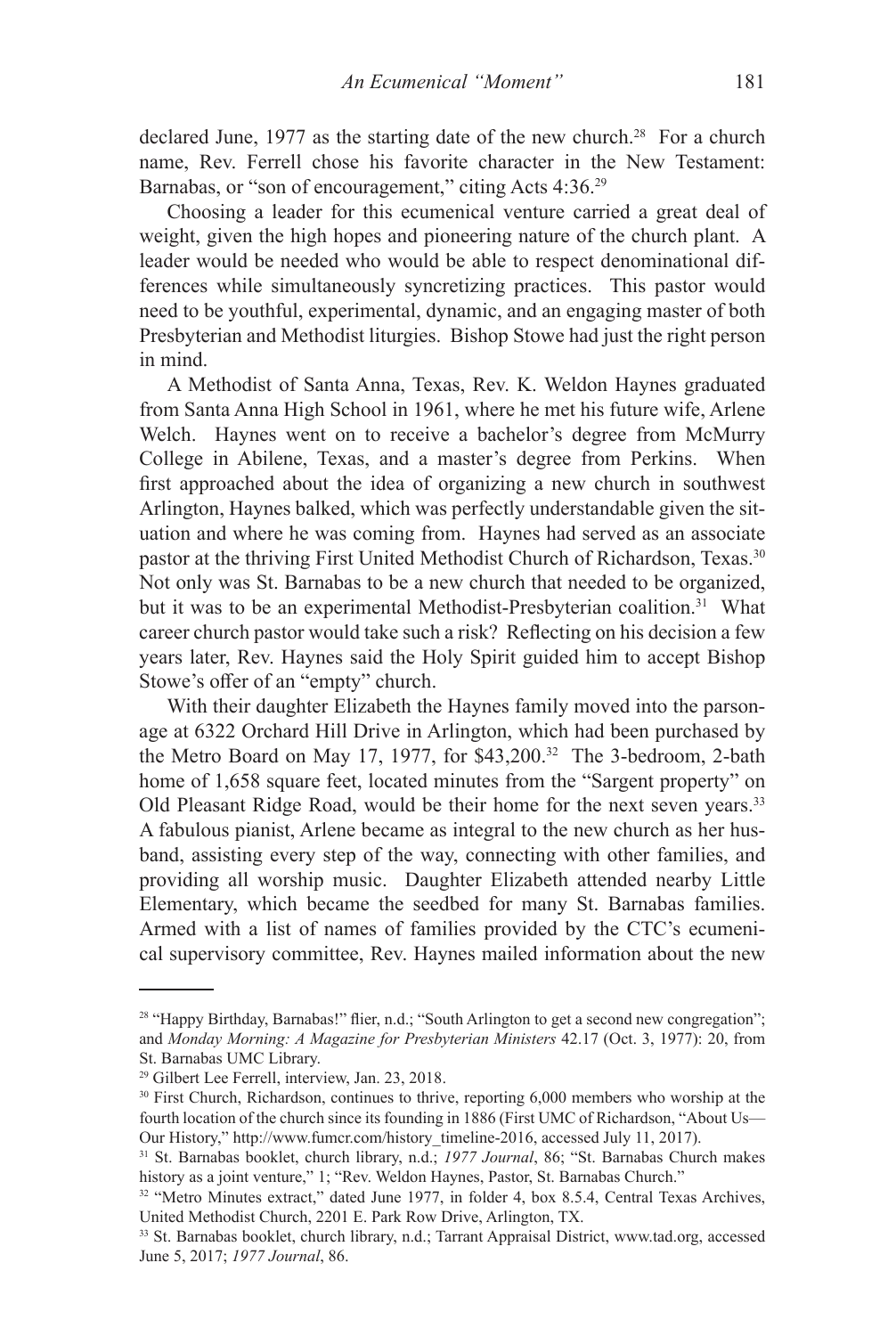church to surrounding neighborhoods. This mailer showed the new church's location in an old farmhouse atop a hill overlooking farmland and trees that marked the newest part of southwestern Arlington.<sup>34</sup>

While ecumenicity united Methodists and Presbyterians, another motive for collaboration included economic scarcity during the 1974–1983 "age of limits" which resulted from the "oil shocks" to the end of the recession of the early 1980s. After the Organization of Petroleum Exporting Countries (OPEC) reduced the global oil supply, "stagflation" struck the American economy, the first major economic shock since the Great Depression. Until the mid-1970s, America's unprecedented economic boom of the postwar years had been good for churches: from 1950 to 1970, the number of Methodist churches in Arlington increased from one to six, and a seventh church would soon be planted.<sup>35</sup> Arlington continued to grow, but economic realists remained cautiously optimistic. Weldon and Arlene Haynes prepared the first direct-mail invitations for St. Barnabas Church to four thousand households within a two-mile radius. In response, many suburban families of southwest Arlington attended the inaugural St. Barnabas Church picnic. These families and more returned for the first worship service.

On August 7, 1977, the tenth Sunday of Pentecost, St. Barnabas Church hosted its first official worship service. Congregants filed into the farmhouse living room, and there weren't enough folding chairs to go around. The first worship bulletin included two graphics: flame (Holy Spirit) and dove (Peace). "Welcome to the first worship service of St. Barnabas Church," Rev. Haynes announced. "This is a day we have been working towards for the past two months. We hope that you will want to become a part of the ministry of this church." Next, Rev. Haynes explained how families should sign-up to bring altar flowers, make coffee, and help clean up and care for the property each week. Clip board sign-up was how Sunday school classes began and how one became an usher or a greeter. Steve Rice, chair of the Worship Committee, solicited donations for the purchase of fifty \$4.50 Presbyterian hymnals and worship books. Arlene Haynes played "All Creatures of our God and King" on her upright piano, followed by an offering hymn, "The Church's One Foundation." They collected \$600 from 162 worshippers representing 30 families. Haynes' sermon, "The Importance of Foundations," related to the hymns, and readings came from Joel 2:28–29 and Acts 2:43–47, as well as the Apostle's Creed. "It was a day we had been waiting for and it surpassed all our expectations," Rev. Haynes exclaimed afterwards in a mailed newsletter. "There was a degree of excitement and enthusiasm that I've not seen in a church in a long time."36

<sup>34</sup> "Announcing . . . ," mailer, n.d., in *Memories: St. Barnabas Church, The First Ten Years, 1977–1987*.

<sup>35</sup> S. Nesbitt, ed., and N. Bennett, comp., *History of Epworth United Methodist Church, 1952– 2002* (Arlington, TX: Epworth UMC, 2002), n. p. Arlington's Methodist churches in order of their founding: First, Trinity, Epworth, New World, Church of the Covenant, and Aldersgate. 36 "Order of Worship for August 7, 1977, Tenth Sunday after Pentecost," in *Memories: St. Barnabas Church, The First Ten Years, 1977–1987*.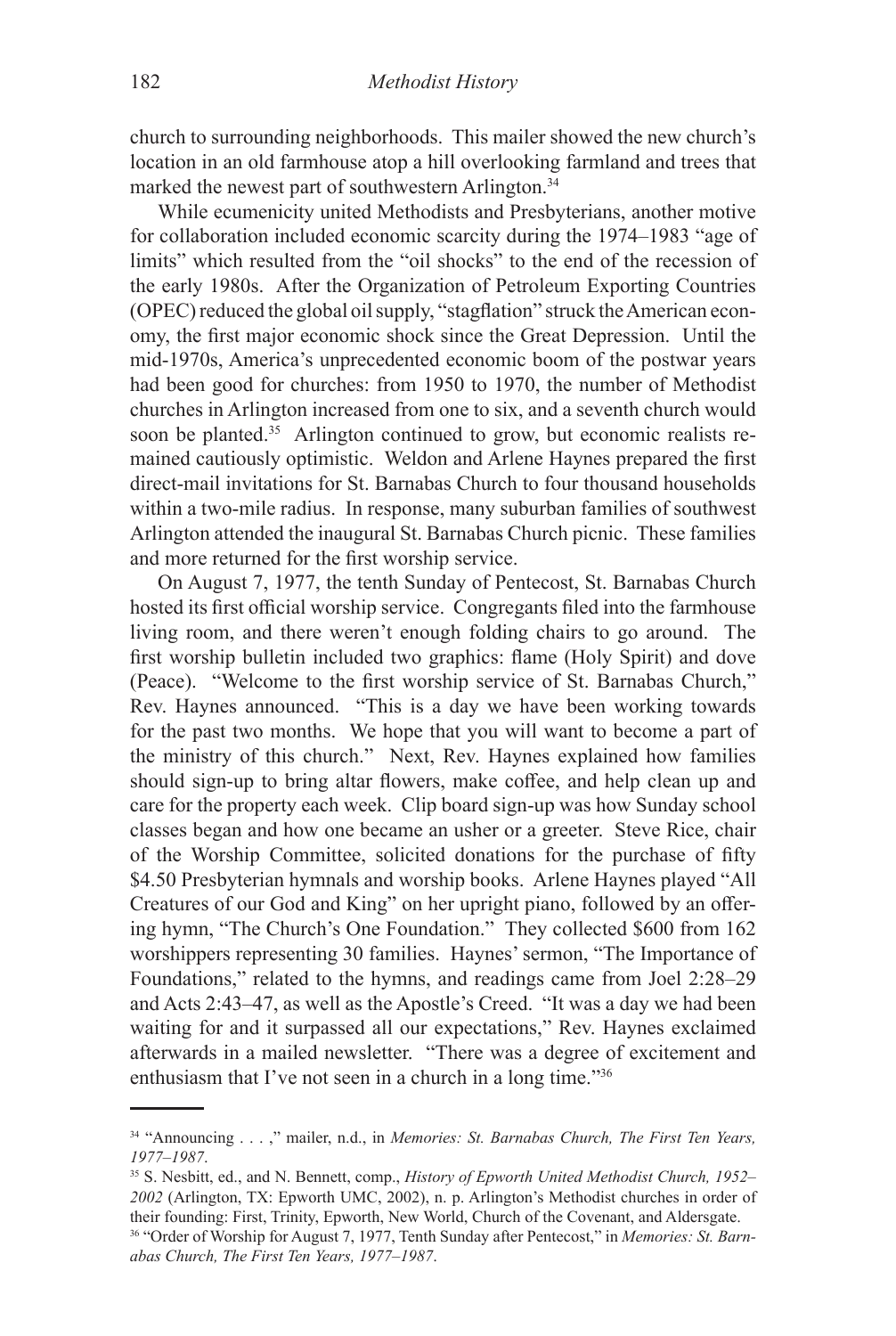Following St. Barnabas' inaugural service, eight families expressed "solid" interest, prompting the church to mail out a directory of names, addresses, and telephone numbers of 31 families intending to join. These families represented an educated class of professionals; some had relocated from out of state (Illinois, Indiana, North Carolina, Maryland, and Tennessee) or from other Texas cities (Fort Worth, Dallas, San Antonio, and Austin), presumably for better jobs. Most of these transplants had previous church experience. Sending churches included Methodist (22 adults), Presbyterian (7), Baptist (4), Church of Christ (1), Lutheran (1), and unspecified churches  $(4)$ .<sup>37</sup>

St. Barnabas Church's inaugural Service of Constitution occurred on October 30, 1977. Bishop Stowe (United Methodist), Rev. Cunningham (Presbyterian), and Rev. Hart (Presbyterian) dedicated St. Barnabas with over 300 people in attendance under tents on the hill overlooking Old Pleasant Ridge Road. One hundred sixty-five charter members were received. "We've dreamed about something like this a long time . . . . We're breaking down some walls by establishing a window—possibly even a door—between churches in a new area," proclaimed Rev. Cunningham of the Presbytery of the Trinity. Rev. Hart agreed, saying, "It's right what you're doing, and God's going to bless it." "Jesus prayed that they may be one," Bishop Stowe said, "St. Barnabas is bringing this prayer of Jesus to reality. The beginning is but a prophecy of that which shall be."38 The ecumenical movement as represented at St. Barnabas was the idea of a church to the world, or paraphrasing the epistles of Paul, not one just for Jews but also for Greek Gentiles. By virtue of its existence, St. Barnabas represented a belief that sectarian divisiveness had persisted for far too long, beckoning a call for a new type of non- or post-denominationalism.

Rev. Haynes attributed St. Barnabas' rapid rise to four factors: first, population growth in southwest Arlington; second, strong support from the Methodist and Presbyterian governing bodies; third, good publicity from church publications and local newspapers; and fourth, the variety of denominational backgrounds among a core group of ten to twelve families.<sup>39</sup> While most of St. Barnabas' families came from Methodist backgrounds, non-Methodist members served as both a tribute and challenge of ecumenism within a congregation dominated by one denomination. Haynes claims that the tenuous arrangement worked because of the increase in Presbyterian mem-

<sup>&</sup>lt;sup>37</sup> All but one family were two-parent households; one family had four children, five families had three, ten families had two, and eight families had one child each. Occupations included engineer, sales, and education. Most of the families lived in the 76016 and 76013 zip codes, where single-family homes outpaced multi-family dwellings ("St. Barnabas News: What a Beginning!!!" mailer, n.d., in *Memories: St. Barnabas Church, The First Ten Years, 1977–1987*). As may be surmised from the large number of Methodists represented, St. Barnabas exhibited a Methodist character from the beginning.

<sup>38 &</sup>quot;St. Barnabas Church makes history as a joint venture," 1; *The Presbyterian* 5.39 (Oct. 26, 1977), copy from St. Barnabas UMC Library; http://www.sbumc.org/history/.

<sup>39</sup> Jan Rhinefort, "St. Barnabas adds to success story," *The Texas Methodist: Central Texas Conference Edition* (Jul. 28, 1978), 1.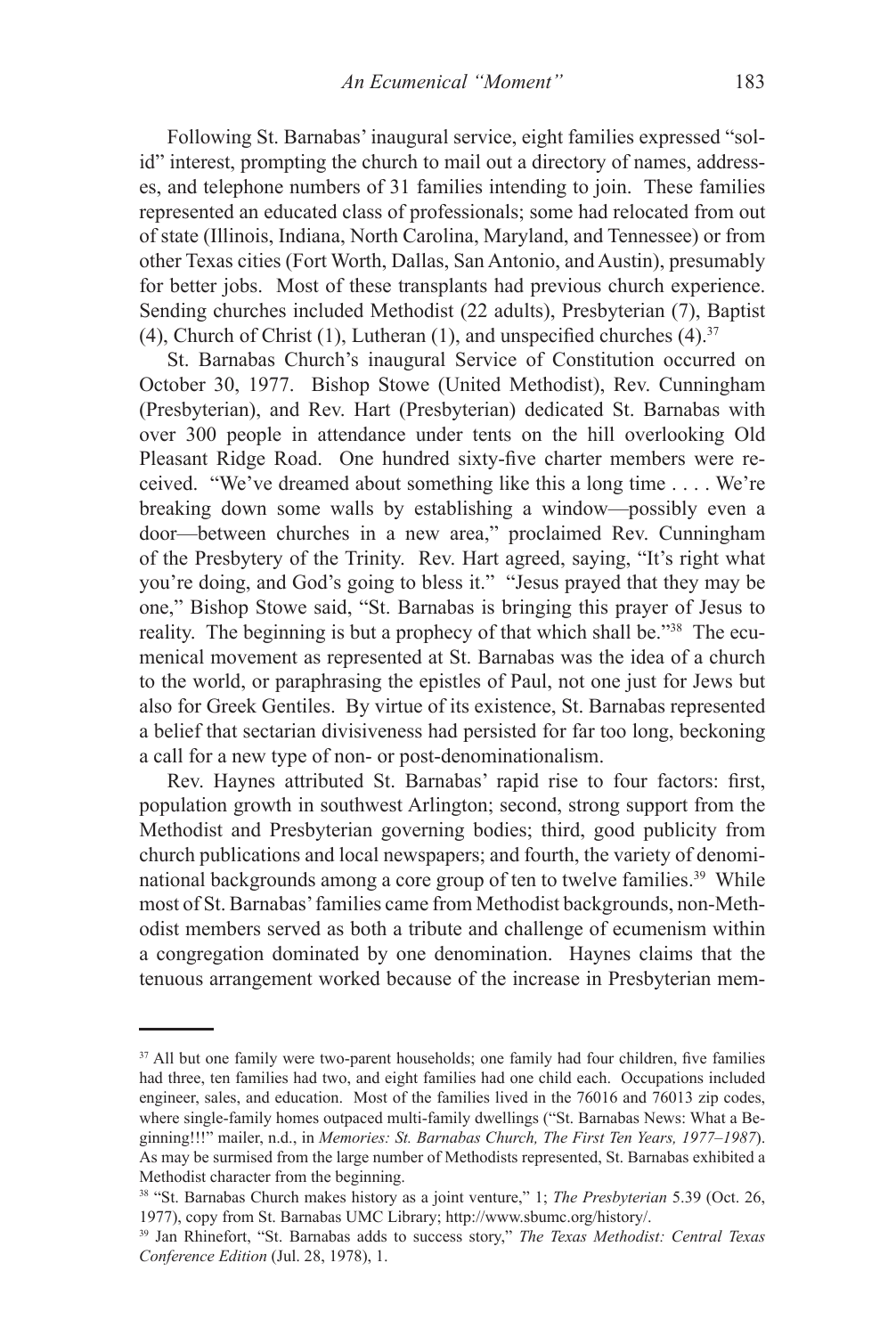bership at the time.<sup>40</sup> The United Methodists weekly news service, published in New York City, carried the story of St. Barnabas Church to UMC offices in Dayton, Evanston, Nashville, and Washington, DC. Each member at St. Barnabas, the wire-service touted, retained his/her own individual denominational identity—accepting dual church memberships. Still, despite what Haynes or anyone else claimed, the Methodist character of St. Barnabas persisted: "Out of the 200 church members, 67 percent [were] Methodists, 19 percent Presbyterian, and the rest [were] 'other.'"<sup>41</sup>

# **Early Growth and Struggles**

By May, 1978, within just seven months of operation, St. Barnabas grew to 230 full members, 93 preparatory members, and averaged 200 weekly attendees. Overcrowded conditions in the farmhouse necessitated the formation of a building committee.<sup>42</sup> The Fort Worth architectural firm Jackson and Ayers drew up plans for a 400-person fellowship/worship area, 350-person dining area, kitchen, offices, nursery, and pre-school classrooms. Future plans included additional classrooms, offices, a 1,000-person sanctuary, and a chapel.<sup>43</sup> Meanwhile, members implemented new activities and programs: Sunday school classes, youth and children's choirs, a camping group (the "Bushwhackers"), a baseball team (the St. Barnabas Blazers), and a chartered Boy Scout troop.<sup>44</sup> All this growth culminated in the building of the new sanctuary, which opened for worship on May 27, 1979, attended by 411 members.45 The old days of tents on the hillside—the old campy atmosphere of this so-called experimental ecumenical church—faded with this event. The church had grown so fast, Rev. Haynes told Pat Gordon of the *Dallas Morning News*, that it had outgrown even the newly built facilities.<sup>46</sup> The CTC no longer had to financially support the church, and by April, 1980, a second building committee began planning for more new construction.<sup>47</sup> St. Barnabas Church appeared a vibrant and active, idyllic Sunbelt suburban community, offering scouting for boys, baseball for dads, fellowship for moms, camping for the whole family, and a shiny new building.

<sup>40</sup> Luther W. Henry, Sr., interview, Jan. 4, 2018.

<sup>41</sup> "News in Brief," *Methodist Make News*, stamped received Oct. 31, 1977, 1; Bill Kenyon, "Denominations join to form new church."

<sup>42</sup> "Two Newest Congregations To Begin Construction," *Kairos: Newsletter of the Metropolitan Board of Missions, The United Methodist Church*, n.d., clipping from St. Barnabas UMC Library.

<sup>43</sup> "Barnabas to Begin Building," *Arlington Citizen-Journal* (Feb. 22, 1978), clipping from St. Barnabas UMC Library.

<sup>44</sup> *Twenty-five Years in the Light of Christ: St. Barnabas United Methodist Church, 1977–2002*; and "How does a church grow? St. Barnabas a good example," *Arlington Daily News*, Sun., Feb. 25, 1979, 3, clipping from St. Barnabas UMC Library. Boy Scout Troop 445 was chartered in 1979, and had their first Eagle Scout awarded in 1982.

<sup>45</sup> St. Barnabas booklet, church library, n.d.; *Twenty-five Years in the Light of Christ*; St. Barnabas United Methodist Church, "History," http://www.sbumc.org/history/, accessed June 5, 2017. 46 Pat Gordon, "3 denominations find quiet housing in single church," *Dallas Morning News* (Oct. 21, 1979), clipping from St. Barnabas UMC Library.

<sup>47</sup> *1980 Journal*, 131; *Twenty-five Years in the Light of Christ.*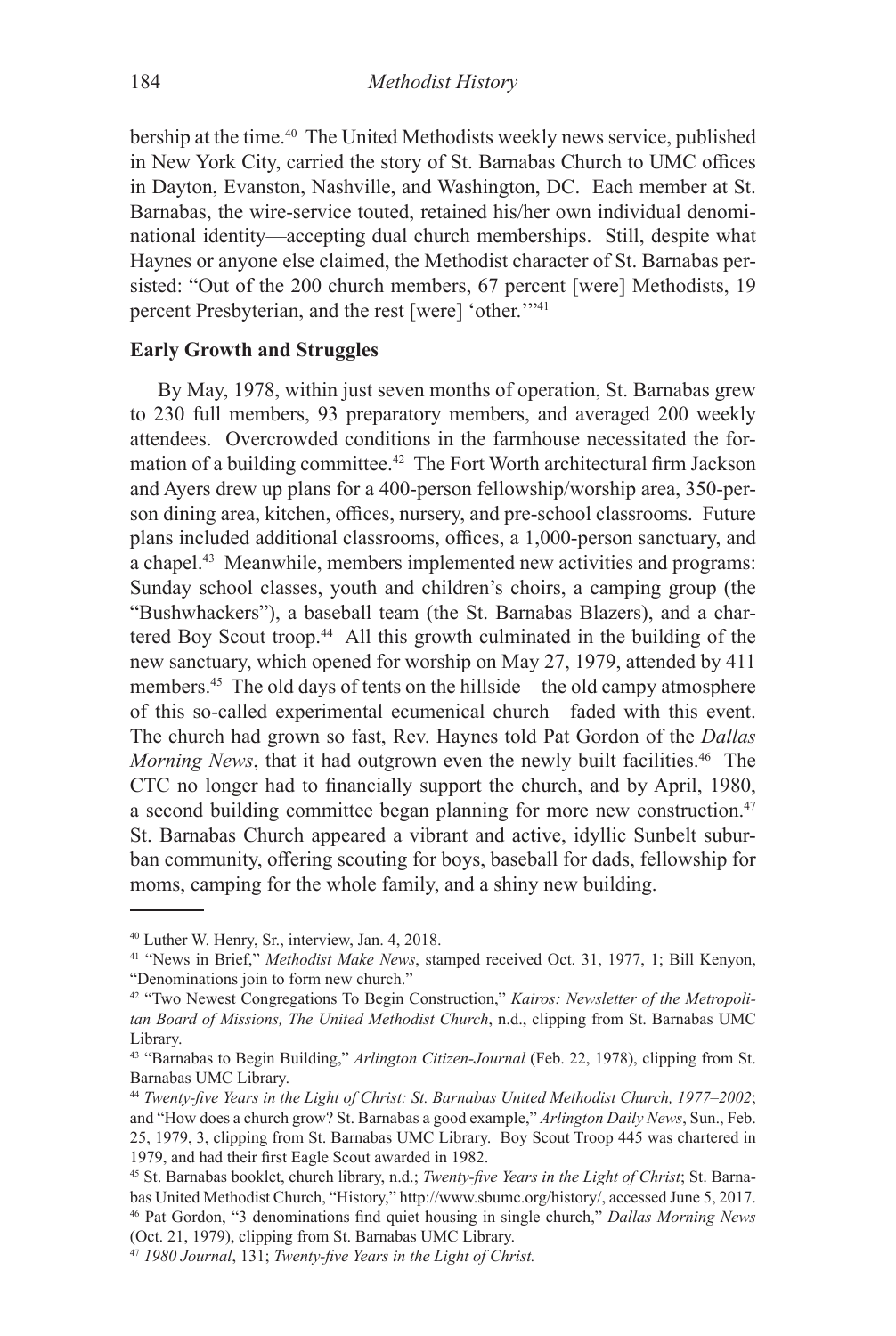While St. Barnabas quenched a thirst for Sunbelt suburban family fellowship, it connected with Christian service in the wider world. The 1970s and 1980s gave witness to a nation thoroughly entangled in foreign affairs, as the Cold War intensified following the 1979 Soviet invasion of Afghanistan and the Iranian Revolution. With the election of Ronald Reagan as President in 1980, two trends emerged that impacted St. Barnabas. First, the so-called "Moral Majority" gained the ear of the president and first lady. Both supported privatization policies that transferred government social services to local non-profits like churches. This placed a greater economic burden on churches.48 Secondly, the government welcomed churches' support for the renewed assault on global communism. When refugees fled communism, churches in the United States lent a hand. In 1980, St. Barnabas welcomed Laotians who fled communist dictatorship following civil war in Laos (1953–1975). The U.S. government had waged a secret war against Laotian communists.<sup>49</sup> With mainland China embracing market reforms in the 1970s, Chinese Christians hoped market reforms would lead to freedom of worship. To open doors of ecumenism in the Far East, St. Barnabas held a "study" in which Chinese Christians shared their culture. Another major world event of St. Barnabas' ecumenical era was the solidarity movement of workers in Poland led by Lech Walęsa. Polish workers protested rising food prices, work conditions, and low pay at government-run industries. Like the Laotian refugees who found open arms at St. Barnabas in 1980, Polish families turned to St. Barnabas in 1981-1982.50

#### **Ecumenical Stagflation**

Despite rising global ecumenism, local ecumenical bonds unraveled. St. Barnabas supporter Bishop Stowe retired and was replaced by Bishop John M. Russell in 1980. In Russell's meetings at St. Barnabas, concerns arose. Methodists new to the area didn't want to take the vows of the other denomination, critics said. The Presbyterian associate pastor, Rev. J. Mark Davidson, and Rev. Haynes struggled to manage their respective church bureaucracies.51 Methodist and Presbyterian leadership bodies haggled over which church should choose and oversee pastors at St. Barnabas. Another issue surrounded financial apportionments (offerings); how should apportionments reflect denominational church memberships? Presbyterians and Methodists had agreed on a 60/40 split of apportionments and responsibilities, yet Presbyterian membership briefly peaked at 25 percent. Caught in the

<sup>50</sup> *Twenty-five Years in the Light of Christ*.

<sup>48 &</sup>quot;Metro Board minutes, Aug. 21, 1985," folder 13, box 6.5.5, Central Texas Archives, United Methodist Church, 2201 E. Park Row Drive, Arlington, TX. Millie Diane Caldwell, *The Degree of Involvement of Local United Methodist Churches in the North Texas Conference in Community Outreach* (M.S.W. thesis, University of Texas at Arlington, 1983), vi–vii, 2.

<sup>49</sup> William Branigin, "U.S. Allies in 'Secret War,'" *Washington Post*, May 15, 1997.

<sup>51 &</sup>quot;Former St. Luke's minister dead at 75," *Oklahoman,* Nov. 25, 1988, http://newsok.com/ article/2246979, accessed Jan. 4, 2018. John M. Russell, interview, Jan. 10, 2018. Dr. Luther Henry, interview, Jan. 4, 2018.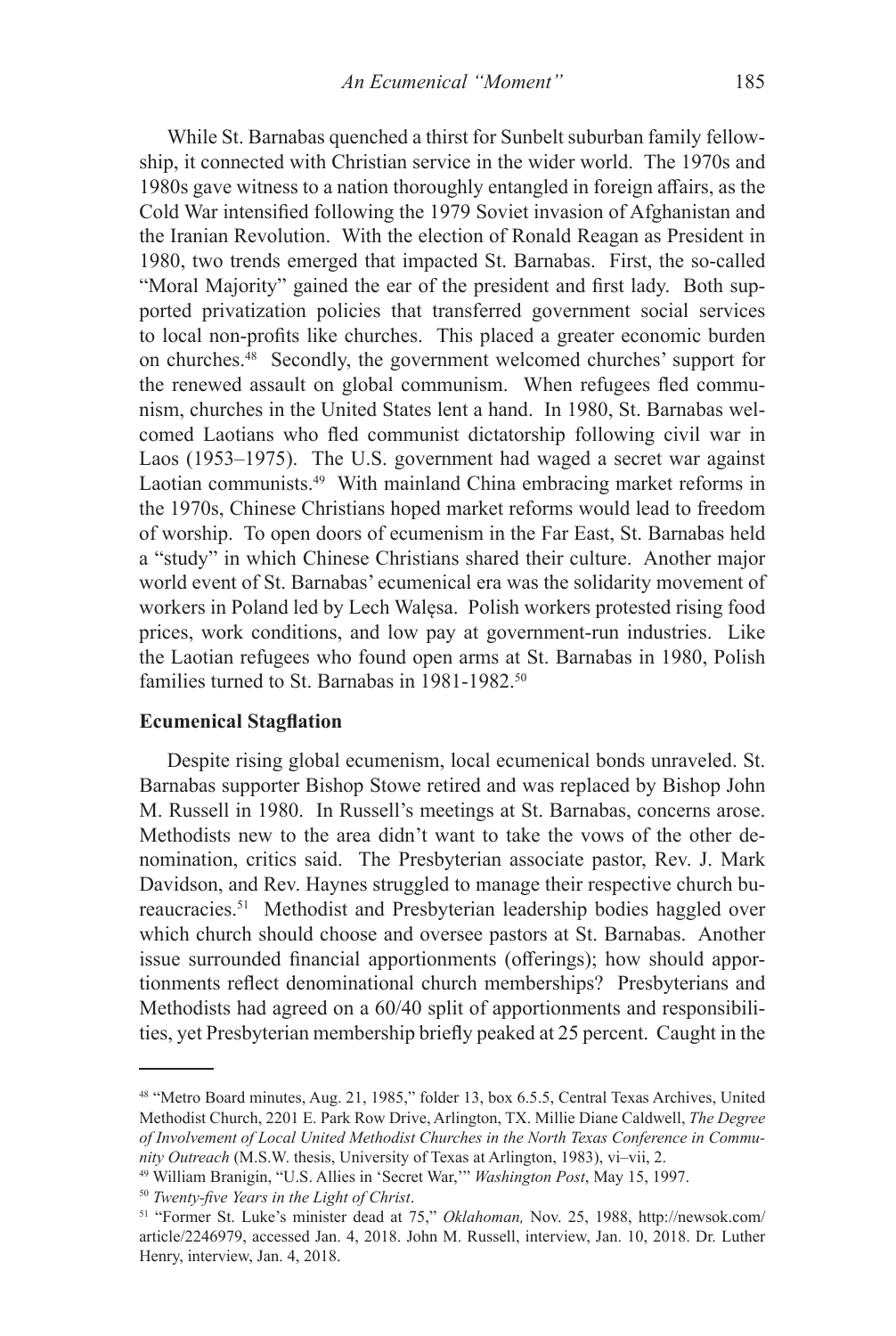cross-fire of these challenges, St. Barnabas members—especially Methodist-Presbyterian couples—felt abandoned by the church hierarchy. They had good reason to feel that way, given efforts made by Rev. Haynes and Rev. Davidson. For his part, Davidson had supported the "Peacemaking" movement within the Presbyterian Church (USA) and studied Christian ethics at Perkins during his appointment at St. Barnabas from 1982 to 1983.<sup>52</sup> One would expect him to remain and cultivate more Presbyterian members during the transition to a new Methodist senior pastor. But, in 1983 when the CTC brought in Rev. Larry Van Zile from St. Stephen's United Methodist Church to become St. Barnabas' second pastor, the Presbyterian segment fell in relation to its Methodist counterpart.<sup>53</sup> Associate pastor George Terry Faison (PCUSA) served alongside Van Zile but for just a year—not an adequate commitment to an already flagging Presbyterian membership.

St. Barnabas' growth during the Van Zile years (1983–1986) came due to the growing Methodist segment, which culminated in the addition of a 6,800 square foot Education Wing (1984), the first retreat by United Methodist Women (1984), the payoff of the pasturage (1984), and the hosting of "Break Out '85," a missional fair.<sup>54</sup> Money and Methodists flowed in, which outweighed ecumenicity. Prof. Outler had predicted such an outcome as far back as ten years before St. Barnabas Church even appeared. As titular head of ecumenism among Methodists, Outler had warned of two ever-present dangers: (1) getting stuck in the hand-holding stage of unity, and (2) rushing too fast into unity and getting tangled in dogma, membership, and ministry.55 St. Barnabas had its share of tangles and lacked an adequate new set of rules to help navigate the complexities church bureaucrats imposed. Membership at St. Barnabas evolved in an unexpected way, as Presbyterians did not join the church in the same numbers as Methodists. Presbyterian membership peaked at 26 percent in 1978, while at the same time funding 40 percent of the program/building/salary, etc.—more than their membership proportion.56 Meanwhile, other Presbyterian churches grew and even the First Presbyterian Church itself moved from downtown Arlington southward as the population of Arlington's suburbs grew faster than its downtown, which at the same time became increasingly developed for commercial use instead of residential.

Furthermore, doctrinal differences which followed denominational lines

<sup>52</sup> Advisory Committee on Social Witness Policy, "Peace Discernment Steering Team Appointed: Group will help PC(USA) determine next steps in its peacemaking witness," Apr. 6, 2011, https://www.pcusa.org/news/2011/4/6/peace-discernment-steering-team-appointed, accessed Jan. 4, 2018. *Peacemaking: The Believers' Calling* (1975), https://www.pcusa.org/resource/peacemaking/, accessed Jan. 4, 2018.

<sup>53</sup> *1982 Journal*, 79; and *1986 Journal*, 92.

<sup>54</sup> *Twenty-five Years in the Light of Christ*; *1984 Journal*, 180–181; *1985 Journal*, 117, 157; and Tarrant Appraisal District, accessed June 5, 2017.

<sup>55</sup> Outler, in Longden, 106. Outler delivered this address at Greensburg, Pennsylvania, on Apr. 19, 1967.

<sup>56</sup> Jan Rhinefort, "St. Barnabas adds to success story," *The Texas Methodist: Central Texas Conference Edition* (Jul. 28, 1978), 1.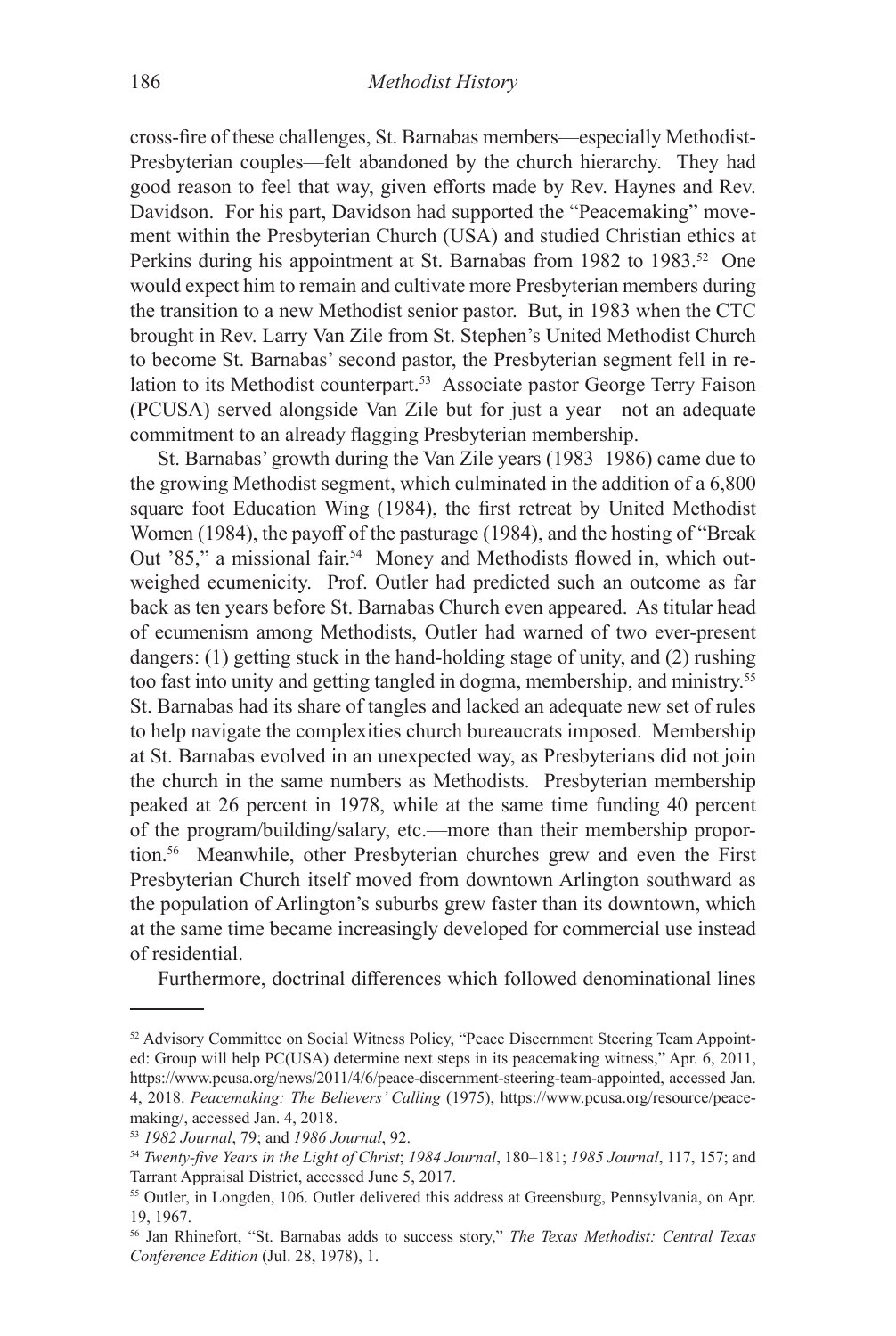persisted, thereby limiting the potential influence of ecumenicity. For example, when announcing the special charter service for St. Barnabas Church on October 30, 1977, the First Presbyterian Church promoted an event that directly competing with St. Barnabas, namely, Rev. Warren Neal would be preaching at the new Presbyterian Church in Mansfield, a suburb only 5 miles south.57 Furthermore, in a Presbyterian publication intended for clergy readers ran an editorial, "Parson to Parson" by Frank H. Heinze (PCUSA), which derided the ecumenical movement as "ecu-mania" led by "ecu-maniacs," and characterized the lightning-induced burnings of Baptist, Methodist, and Catholic churches as "local ecumenical event[s]."58 On the Methodist side of this equation sat CTC's District Superintendent, Luther Henry, who characterized St. Barnabas as an ecumenical experiment that failed due to theological and practical administrative challenges what were too large to overcome.59

Mainline church bureaucrats' interest collided with those of an ardent minority of ecumenists. Eager to establish a second ecumenical congregation which would be led by Presbyterians, Grace Presbytery chose a committee, a pastor, and a site for development at 5500 Mansfield Road in south Arlington. Violating their 1975 ecumenical covenant, the Methodists declined to support this site as the covenant's second phase and withdrew from the partnership. According to Presbyterian leaders, the Methodists withdrew because they felt the new church site lay too close (3 miles) to an already-established Methodist church, the Church of the Covenant.<sup>60</sup> It seemed clear that a single ecumenical church—St. Barnabas Church—located in one corner of a Texas Sunbelt suburb would not get in the way of mainline denominations continuing to develop denominationally.

On Feb. 18, 1986, the Committee on Cooperative Church Development voted unanimously to dissolve the ecumenical partnership between Methodists and Presbyterians. Two reasons cited for this action were that both denominational bodies had continued to develop congregations on their own in south Arlington, and the second ecumenical church with Presbyterian leadership was believed to be outside of the formal partnership. According to the published journal notes: "Without casting blame on anyone for the alterations" in the original ecumenical covenant agreement, "the resulting

<sup>&</sup>lt;sup>57</sup> *The Presbyterian* 5.39 (Oct. 26, 1977), copy from St. Barnabas UMC Library.<br><sup>58</sup> *Monday Morning* 42.17 (Oct. 3, 1977), 20, copy from St. Barnabas UMC Library. Albert Outler defined an "ecumaniac" *not* as "somebody who loves other churches better than his own, but as someone possessed by a dream of Christian unity that has always exceeded the limits of common-sense realism" (Longden, 215).

<sup>59</sup> Pam and Ron Hall, interview, Sept. 18, 2017; Bill and Nancy Manning, interview, Sept. 18, 2017; and Dr. Luther Henry, interview, Jan. 4, 2018. Dr. Henry served as a semi-retired associate pastor at St. Barnabas (2004–2018).

<sup>60</sup> Betty Sicks, et al., "Twenty-Five Years of Grace," June 21, 2010, *Grace Presbyterian Church of Arlington, Texas*, http://churcharlington.com/about-grace/history-of-grace/the-history-ofgrace/, Sept. 22, 2017. Today, St. John the Apostle UMC literally shares a property line with Grace Presbyterian Church, which illustrates the persistence of denominational rivalry ("New church decides congregation helps, hinders real ministry," *Texas Methodist* [Feb. 13, 1976], 1).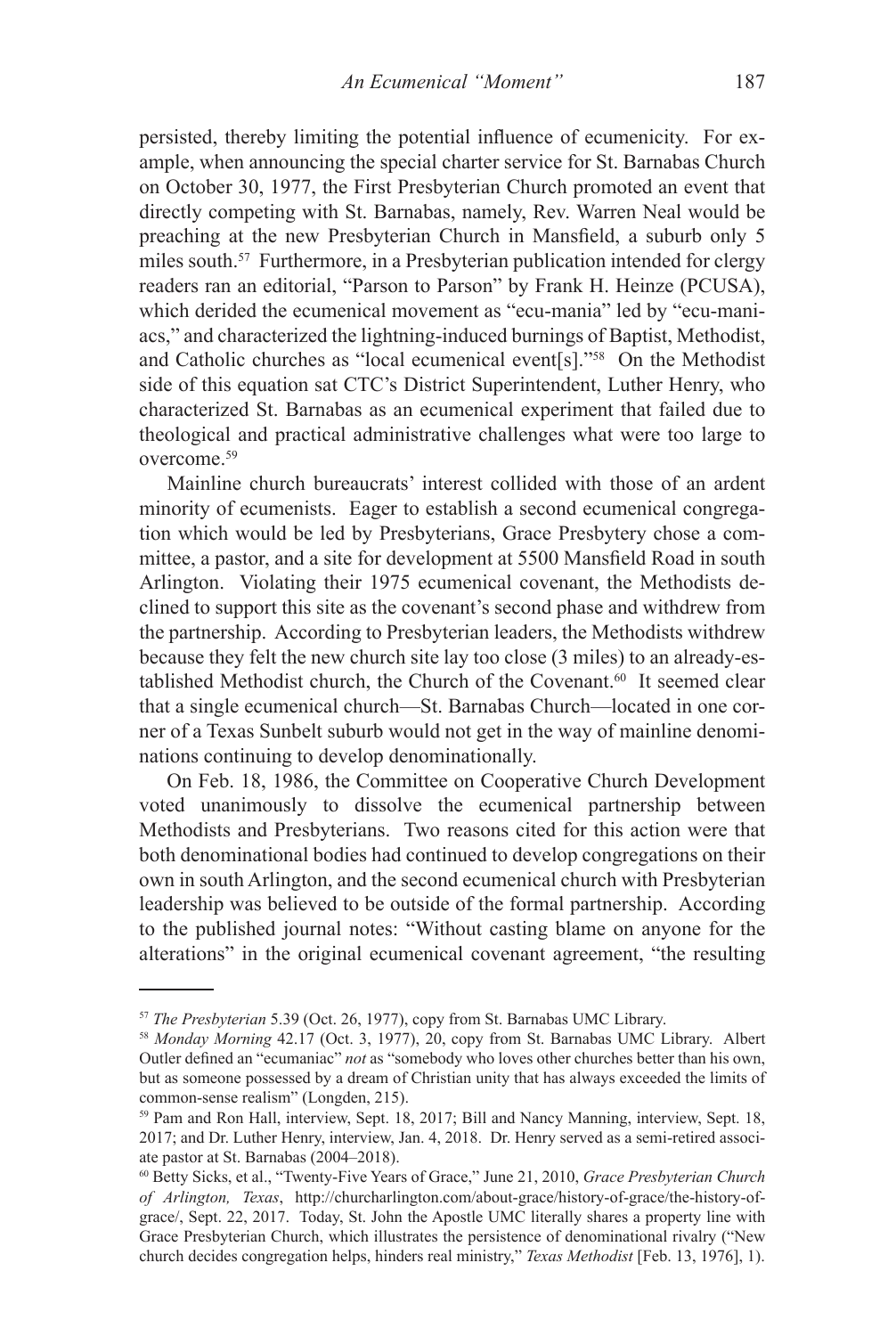church is not what was originally approved by the two denominations."61 Church bureaucracies ruled the day when it came to the development, funding, and logistics of church sites, so ecumenicity found itself in the proverbial backseat. Without missing a beat in their plans for church development, Presbyterians pushed ahead with the organization of Grace Presbyterian Church of Arlington, Texas, holding their first organizational worship service on April 6, 1986.62

When the era of stagflation ended and the 1980s economic boom set in, economic cooperation in the name of ecumenism withered. With the ending of the Iranian hostage crisis in 1981, followed by the Wall Street boom of 1984–1987, the economic linchpin that once brought Methodists and Presbyterians to "Bishop" Vandergriff's bargaining lunch table—sharing resources for new church development—fell by the wayside. Presbyterian and Methodist church bureaucracies renewed support for denominational development of new churches. Although Bishop Russell of the CTC oversaw the dissolution of St. Barnabas as an ecumenical congregation, his own family history provides some perspective on how circumstances dictate outcomes. His mother, for example, was raised German Lutheran, but when her family moved to Oklahoma, where there were few Lutherans, they became Presbyterians. Bishop Russell's father grew up Baptist in Oklahoma and then became a Methodist minister. For a short time in Paradise, Texas, Russell's father pastored a Presbyterian church to meet a local need.<sup>63</sup>

Ecumenism was by no means an utterly dead letter for Texas Methodists in 1986. Within the CTC, for instance, Methodist leaders appointed several ordained ministers from four different denominations: Kenneth D. Altfather, PCUSA clergy, to Harris Methodist Hospital in Fort Worth; Jann Aldredge Clanton, Southern Baptist, to St. John's United Methodist Church in Waco; Gary Lyn Hardwick, Southern Baptist, to the Methodist Home in Waco; and, Robert Lee Tice, Christian Church (Disciples of Christ), to the First United Methodist Church in Hurst.<sup>64</sup>

# **A Post-Ecumenical Congregation**

When St. Barnabas became a United Methodist church in 1986, little changed. For St. Barnabas congregants, the only paradigm that seemed to matter was family, love, and faith. Many married couples had joined St. Barnabas because one spouse was Presbyterian or Methodist, and the other was not. Records are unclear, but perhaps a dozen or few families left the church as a result of this change; the Presbyterians who left joined the new Grace Presbyterian Church nearby in south Arlington. Whether Methodist or Presbyterian, St. Barnabas Church members, or former members, reminisce about the "ecumenical era," which has now faded over the years as the

<sup>61</sup> *1986 Journal*, 219–220.

<sup>62</sup> Betty Sicks, et al., "Twenty-Five Years of Grace."

<sup>63</sup> John M. Russell, interview, Jan. 10, 2018.

<sup>64</sup> *1986 Journal*, 92.